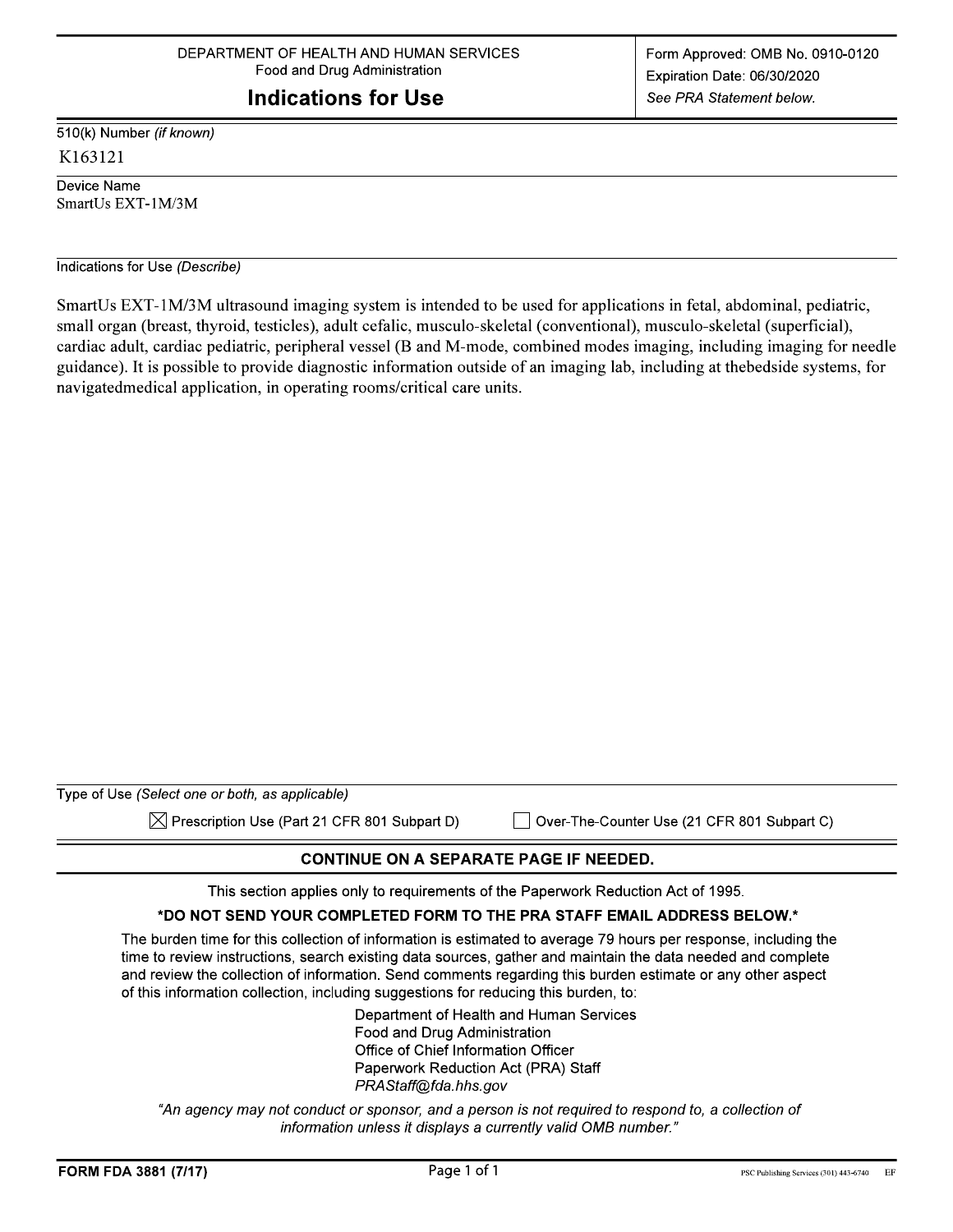## **Diagnostic Ultrasound Indications for Use Form**

**System:** SmartUs EXT-1M/3M

**Intended Use:** Diagnostic ultrasound imaging or fluid flow analysis of the human body as follows:

| <b>Table 1.3-1</b>          |                                    |                   |   |            |            |             |           |            |
|-----------------------------|------------------------------------|-------------------|---|------------|------------|-------------|-----------|------------|
| <b>Clinical Application</b> |                                    | Mode of Operation |   |            |            |             |           |            |
| General                     | Specific                           | B                 | M | <b>PWD</b> | <b>CWD</b> | Color       | Combined  | Other      |
| (Track 1 Only)              | (Track 1 & 3)                      |                   |   |            |            | Doppler     | (specify) | (specify)  |
| Ophthalmic                  | Ophthalmic                         |                   |   |            |            |             |           |            |
|                             | Fetal                              | N                 | N | N          |            | N           | Note 1    | Note 2,3,4 |
|                             | Abdominal                          | N                 | N | N          |            | N           | Note 1    | Note 2,3,4 |
|                             | Intraoperative (specify)           |                   |   |            |            |             |           |            |
|                             | Intraoperative (Neuro)             |                   |   |            |            |             |           |            |
|                             | Laparoscopic                       |                   |   |            |            |             |           |            |
|                             | Pediatric                          | N                 | N | N          |            | N           | Note 1    | Note 2,3,4 |
|                             | Small Organ (specify)              | N                 | N | N          |            | $\mathsf N$ | Note 1    | Note 2,3,4 |
|                             | Neonatal Cephalic                  |                   |   |            |            |             |           |            |
| Fetal Imaging               | <b>Adult Cephalic</b>              | N                 | N | N          |            | N           | Note 1    | Note 4     |
| & Other                     | Trans-rectal                       |                   |   |            |            |             |           |            |
|                             | Trans-vaginal                      |                   |   |            |            |             |           |            |
|                             | Trans-urethral                     |                   |   |            |            |             |           |            |
|                             | Trans-esoph. (Non-Card)            |                   |   |            |            |             |           |            |
|                             | Musculo-skeletal<br>(Conventional) | N                 | N | N          |            | $\mathsf N$ | Note 1    | Note 2,3,4 |
|                             | Musculo-skeletal<br>(Superficial)  | N                 | N | N          |            | N           | Note 1    | Note 2,3,4 |
|                             | Intravascular                      |                   |   |            |            |             |           |            |
|                             | Other (specify)                    |                   |   |            |            |             |           |            |
|                             | Cardiac Adult                      | N                 | N | N          |            | $\mathsf N$ | Note 1    | Note 2,3,4 |
|                             | Cardiac Pediatric                  | N                 | N | N          |            | N           | Note 1    | Note 4     |
| Cardiac                     | Intravascular (Cardiac)            |                   |   |            |            |             |           |            |
|                             | Trans-esoph. (Cardiac)             |                   |   |            |            |             |           |            |
|                             | Intra-cardiac                      |                   |   |            |            |             |           |            |
|                             | Other (specify)                    |                   |   |            |            |             |           |            |
| Peripheral                  | Peripheral vessel                  | N                 | N | N          |            | N           | Note 1    | Note 2,3,4 |
| Vessel                      | Other (specify)                    |                   |   |            |            |             |           |            |

N= new indication; P= previously cleared by FDA; E= added under Appendix E

Note 1 - Combined Modes: M(B+M), B(B+M), B+M, B(B+PW), PW(B+PW), B+PW, B(B+CFM/PDI/DPDI), CFM/PDI/DPDI (B+CFM/PDI/DPDI), B+CFM/PDI/DPDI, B(B+CFM/PDI/DPDI+PW), CFM/PDI/DPDI (B+CFM/PDI/DPDI+PW), PW(B+CFM/PDI/DPDI+PW), B+CFM/PDI/DPDI+PW,

Note 2 - Includes Imaging for Needle Guidance

Note 3 - Small Organs (specifically Breast, Thyroid, Testicles)

Note 4 - Tissue harmonic Imaging (THI)

Note 5 - Intraoperative applications: Include Needle Guidance

Note 4 - Tissue harmonic Imaging (THI)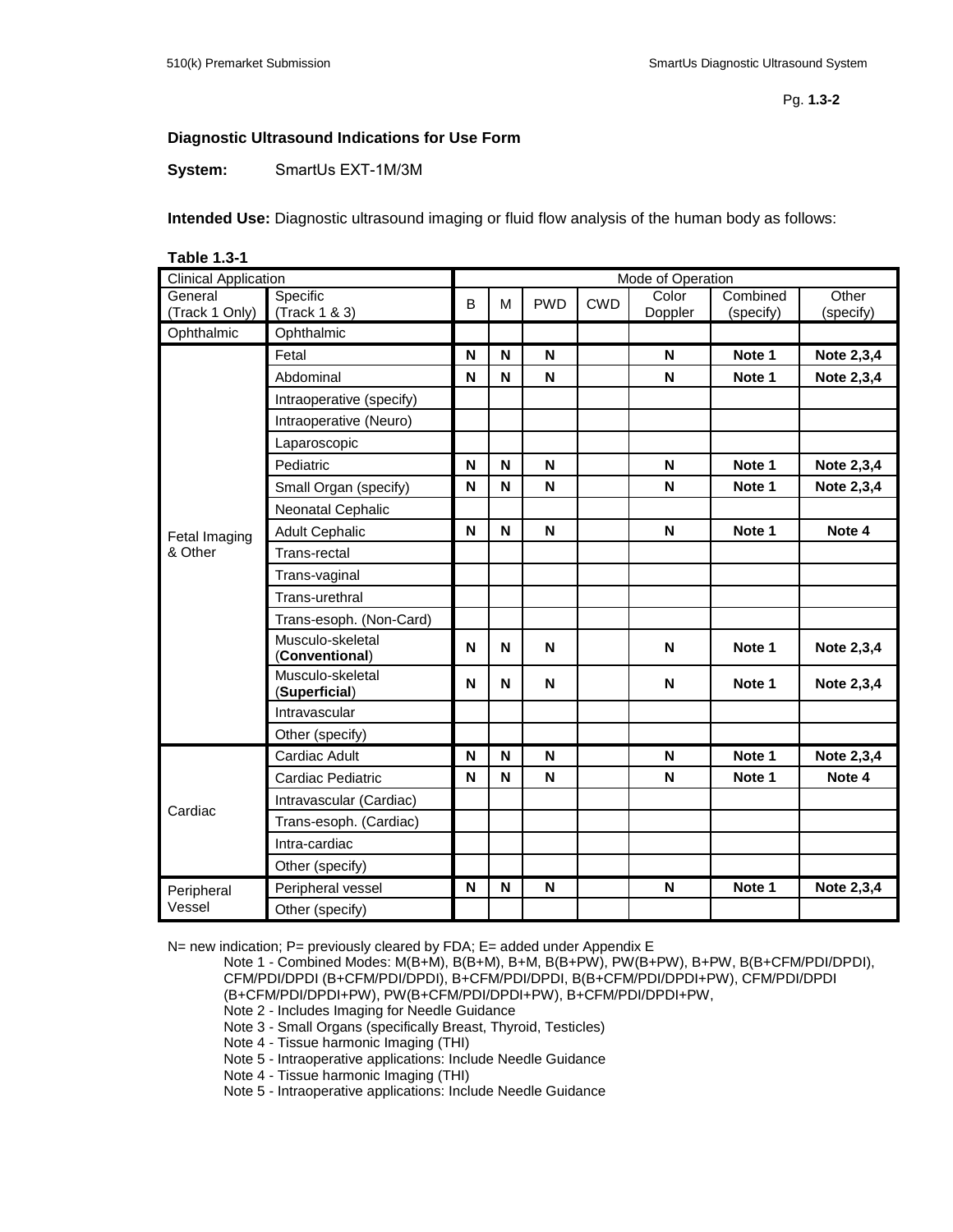Pg. **1.3-3**

#### **Diagnostic Ultrasound Indications for Use Form**

**System:** SmartUs EXT-1M/3M **Transducer:** Convex array C5-2R60HI-5

**Intended Use:** Diagnostic ultrasound imaging or fluid flow analysis of the human body as follows:

**Table 1.3-2**

| <b>Clinical Application</b> |                                    |   | Mode of Operation |            |            |                  |                       |                    |  |
|-----------------------------|------------------------------------|---|-------------------|------------|------------|------------------|-----------------------|--------------------|--|
| General<br>(Track 1 Only)   | Specific<br>(Track 1 & 3)          | B | M                 | <b>PWD</b> | <b>CWD</b> | Color<br>Doppler | Combined<br>(specify) | Other<br>(specify) |  |
| Ophthalmic                  | Ophthalmic                         |   |                   |            |            |                  |                       |                    |  |
|                             | Fetal                              | N | N                 | N          |            | N                | Note 1                | Note 2,3,4         |  |
|                             | Abdominal                          | N | N                 | N          |            | N                | Note 1                | Note 2,3,4         |  |
|                             | Intraoperative (specify)           |   |                   |            |            |                  |                       |                    |  |
|                             | Intraoperative (Neuro)             |   |                   |            |            |                  |                       |                    |  |
|                             | Laparoscopic                       |   |                   |            |            |                  |                       |                    |  |
|                             | Pediatric                          |   |                   |            |            |                  |                       |                    |  |
|                             | Small Organ (specify) <sup>1</sup> |   |                   |            |            |                  |                       |                    |  |
|                             | Neonatal Cephalic                  |   |                   |            |            |                  |                       |                    |  |
| Fetal Imaging               | <b>Adult Cephalic</b>              |   |                   |            |            |                  |                       |                    |  |
| & Other                     | Trans-rectal                       |   |                   |            |            |                  |                       |                    |  |
|                             | Trans-vaginal                      |   |                   |            |            |                  |                       |                    |  |
|                             | Trans-urethral                     |   |                   |            |            |                  |                       |                    |  |
|                             | Trans-esoph. (Non-Card)            |   |                   |            |            |                  |                       |                    |  |
|                             | Musculo-skeletal<br>(Conventional) |   |                   |            |            |                  |                       |                    |  |
|                             | Musculo-skeletal<br>(Superficial)  |   |                   |            |            |                  |                       |                    |  |
|                             | Intravascular                      |   |                   |            |            |                  |                       |                    |  |
|                             | Other (specify)                    |   |                   |            |            |                  |                       |                    |  |
|                             | Cardiac Adult                      | N | N                 | N          |            | N                | Note 1                | Note 2,3,4         |  |
|                             | Cardiac Pediatric                  |   |                   |            |            |                  |                       |                    |  |
| Cardiac                     | Intravascular (Cardiac)            |   |                   |            |            |                  |                       |                    |  |
|                             | Trans-esoph. (Cardiac)             |   |                   |            |            |                  |                       |                    |  |
|                             | Intra-cardiac                      |   |                   |            |            |                  |                       |                    |  |
|                             | Other (specify)                    |   |                   |            |            |                  |                       |                    |  |
| Peripheral                  | Peripheral vessel                  |   |                   |            |            |                  |                       |                    |  |
| Vessel                      | Other (specify)                    |   |                   |            |            |                  |                       |                    |  |

N= new indication; P= previously cleared by FDA; E= added under Appendix E

Note 1 - Combined Modes: M(B+M), B(B+M), B+M, B(B+PW), PW(B+PW), B+PW, B(B+CFM/PDI/DPDI), CFM/PDI/DPDI (B+CFM/PDI/DPDI), B+CFM/PDI/DPDI, B(B+CFM/PDI/DPDI+PW), CFM/PDI/DPDI (B+CFM/PDI/DPDI+PW), PW(B+CFM/PDI/DPDI+PW), B+CFM/PDI/DPDI+PW,

```
Note 2 - Includes Imaging for Needle Guidance
```
Note 3 - Small Organs (specifically Breast, Thyroid, Testicles)

Note 4 - Tissue harmonic Imaging (THI)

Note 5 - Intraoperative applications: Include Needle Guidance

Note 4 - Tissue harmonic Imaging (THI)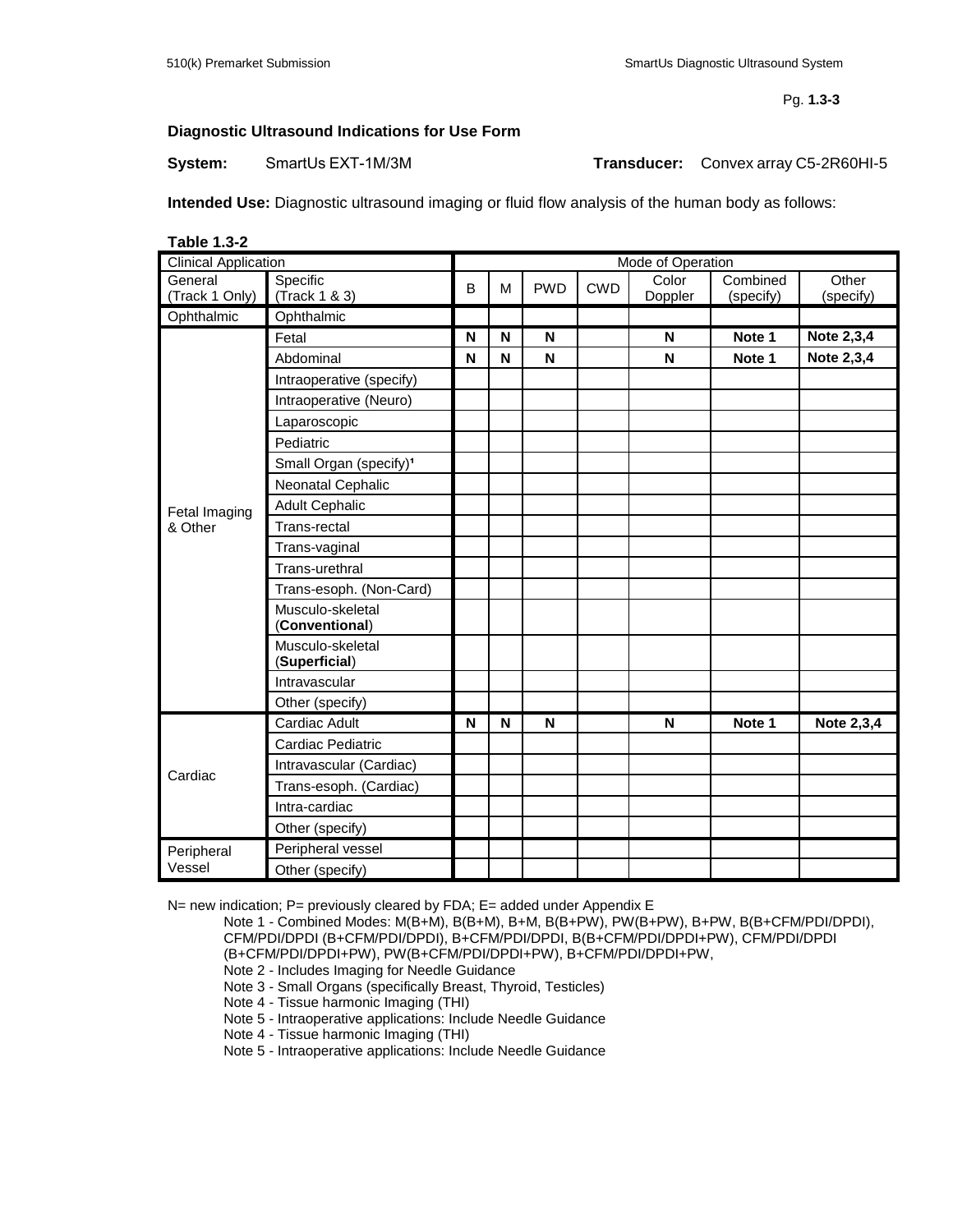Pg. **1.3-4**

# **Diagnostic Ultrasound Indications for Use Form**

**System:** SmartUs EXT-1M/3M **Transducer:** Linear array L15-7L40HI-5

**Intended Use:** Diagnostic ultrasound imaging or fluid flow analysis of the human body as follows:

| <b>Table 1.3-3</b>          |                                    |                   |   |            |            |                  |                       |                    |
|-----------------------------|------------------------------------|-------------------|---|------------|------------|------------------|-----------------------|--------------------|
| <b>Clinical Application</b> |                                    | Mode of Operation |   |            |            |                  |                       |                    |
| General<br>(Track 1 Only)   | Specific<br>(Track 1 & 3)          | B                 | M | <b>PWD</b> | <b>CWD</b> | Color<br>Doppler | Combined<br>(specify) | Other<br>(specify) |
| Ophthalmic                  | Ophthalmic                         |                   |   |            |            |                  |                       |                    |
|                             | Fetal                              |                   |   |            |            |                  |                       |                    |
|                             | Abdominal                          |                   |   |            |            |                  |                       |                    |
|                             | Intraoperative (specify)           |                   |   |            |            |                  |                       |                    |
|                             | Intraoperative (Neuro)             |                   |   |            |            |                  |                       |                    |
|                             | Laparoscopic                       |                   |   |            |            |                  |                       |                    |
|                             | Pediatric                          | N                 | N | N          |            | N                | Note 1                | Note 2,3,4         |
|                             | Small Organ (specify)              | N                 | N | N          |            | $\mathsf N$      | Note 1                | Note 2,3,4         |
|                             | Neonatal Cephalic                  |                   |   |            |            |                  |                       |                    |
| Fetal Imaging               | <b>Adult Cephalic</b>              |                   |   |            |            |                  |                       |                    |
| & Other                     | Trans-rectal                       |                   |   |            |            |                  |                       |                    |
|                             | Trans-vaginal                      |                   |   |            |            |                  |                       |                    |
|                             | Trans-urethral                     |                   |   |            |            |                  |                       |                    |
|                             | Trans-esoph. (Non-Card)            |                   |   |            |            |                  |                       |                    |
|                             | Musculo-skeletal<br>(Conventional) | N                 | N | N          |            | N                | Note 1                | Note 2,3,4         |
|                             | Musculo-skeletal<br>(Superficial)  | N                 | N | ${\sf N}$  |            | N                | Note 1                | Note 2,3,4         |
|                             | Intravascular                      |                   |   |            |            |                  |                       |                    |
|                             | Other (specify)                    |                   |   |            |            |                  |                       |                    |
|                             | Cardiac Adult                      |                   |   |            |            |                  |                       |                    |
| Cardiac                     | Cardiac Pediatric                  |                   |   |            |            |                  |                       |                    |
|                             | Intravascular (Cardiac)            |                   |   |            |            |                  |                       |                    |
|                             | Trans-esoph. (Cardiac)             |                   |   |            |            |                  |                       |                    |
|                             | Intra-cardiac                      |                   |   |            |            |                  |                       |                    |
|                             | Other (specify)                    |                   |   |            |            |                  |                       |                    |
| Peripheral                  | Peripheral vessel                  | N                 | N | N          |            | N                | Note 1                | Note 2,3,4         |
| Vessel                      | Other (specify)                    |                   |   |            |            |                  |                       |                    |

N= new indication; P= previously cleared by FDA; E= added under Appendix E

Note 1 - Combined Modes: M(B+M), B(B+M), B+M, B(B+PW), PW(B+PW), B+PW, B(B+CFM/PDI/DPDI), CFM/PDI/DPDI (B+CFM/PDI/DPDI), B+CFM/PDI/DPDI, B(B+CFM/PDI/DPDI+PW), CFM/PDI/DPDI (B+CFM/PDI/DPDI+PW), PW(B+CFM/PDI/DPDI+PW), B+CFM/PDI/DPDI+PW,

Note 2 - Includes Imaging for Needle Guidance

Note 3 - Small Organs (specifically Breast, Thyroid, Testicles)

Note 4 - Tissue harmonic Imaging (THI)

Note 5 - Intraoperative applications: Include Needle Guidance

Note 4 - Tissue harmonic Imaging (THI)